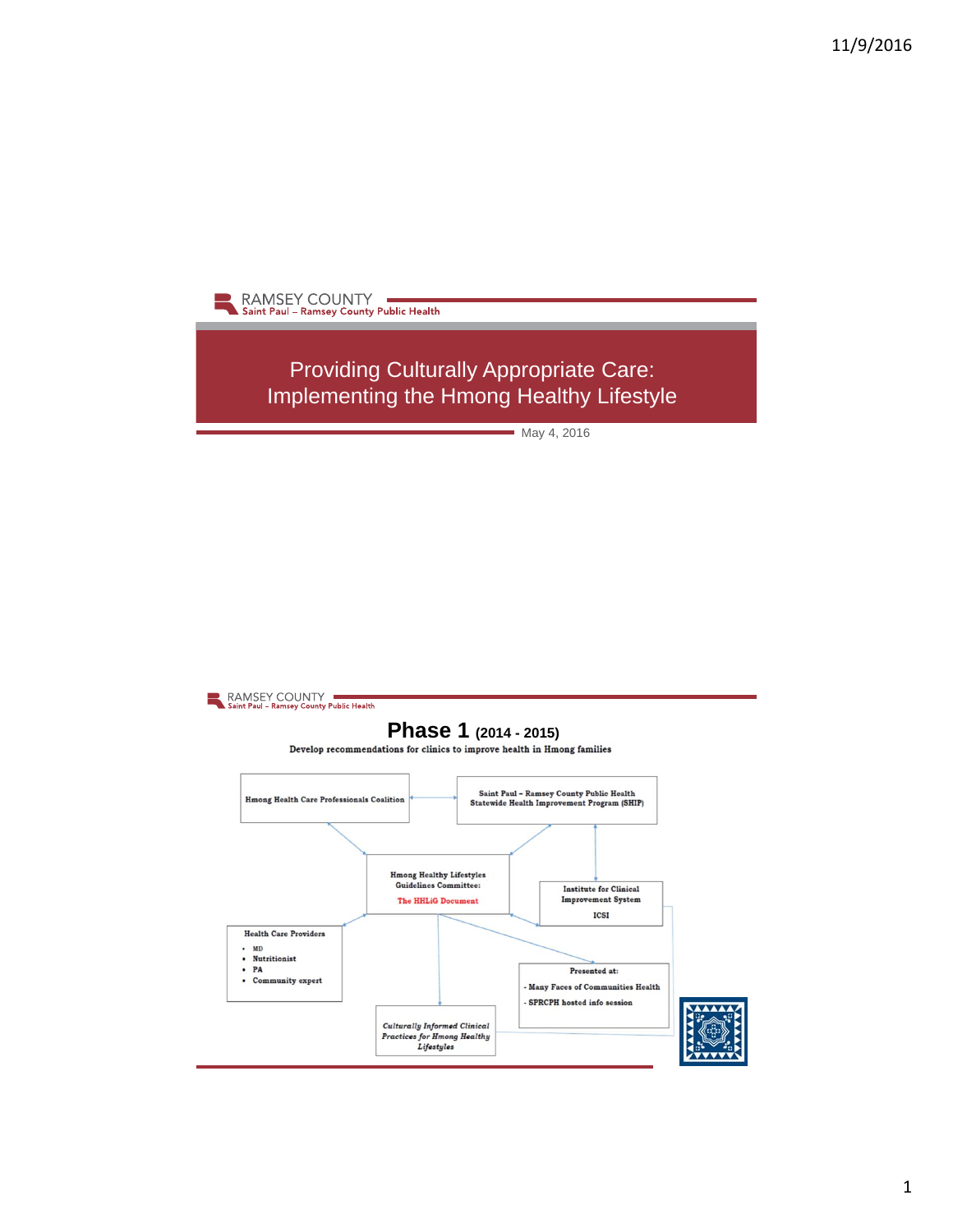- The final version of *Culturally Informed Clinical Practices for Healthy Hmong Lifestyles* is available online at: **www.ramseycounty.us**
	- SHIP web page
	- Health Care Connections tab
- Staff and patient educational resources will be live links in the online document, widely accessible to everyone
- Patient Handout will be available online October 2016



4

#### RAMSEY COUNTY **Phase 2 (2016)**Implementing Culturally Informed Clinical Practices for Healthy Hmong Lifestyles Saint Paul - Ramsey County Public Health **Hmong Health Care Professionals Coalition** Statewide Health Improvement Program (SHIP) (Hmong Community) (Suppliers) **Institute for Clinical Systems**<br>Improvement (ICSI) Meet with medical Hmong Culture & Health clinics & recruit 2 Promotion Committee clinics (Medical Experts) **Tasks:** Dr. Culhane-Pera Reduce Tobacco use 2 Pilot Clinics Clinic Quality Champions • Promoting Healthy Eating Promoting physical Activity (Medical Experts) Co-develop patient handout<br>Share patient handout with<br>Hmong community members **Tasks:**  $\bullet$ Assess current practices Co-develop patient handout Train clinicians Evaluate pilot program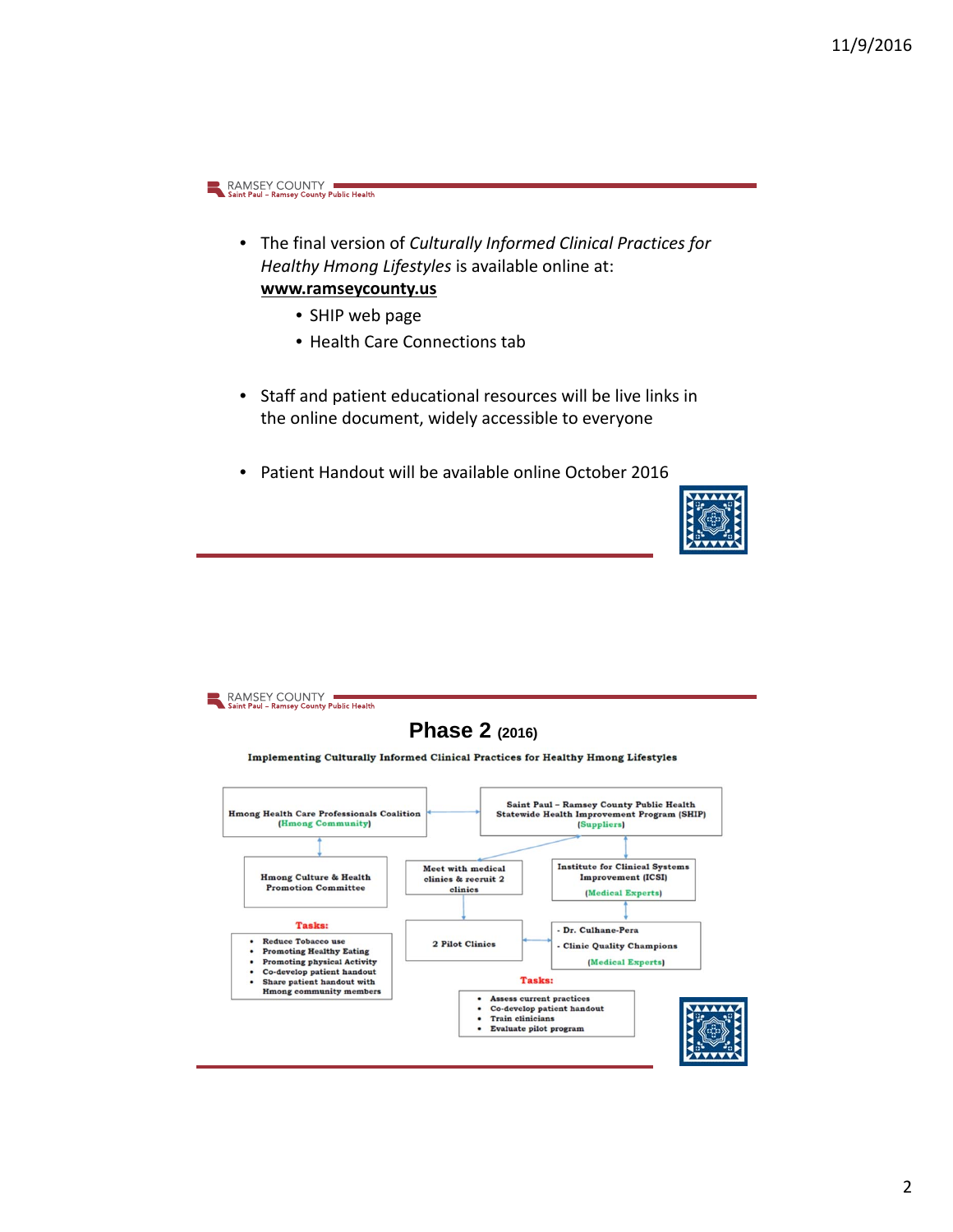### **Implementation Plan**

Two Participating Clinics:

- McDonough Homes Clinic (part of Westside Community Health Services)
- Bethesda Family Medicine Clinic (part of University of Minnesota Physicians)



RAMSEY COUNTY

### **Implementation Plan**

Clinics will receive:

- The opportunity to cultivate a diverse and welcoming environment while enhancing the connection between the clinic and Hmong community.
- One training session for staff conducted by SPRCPH/ICSI to review the content of the *Culturally Informed Clinical Practices for Healthy Hmong Lifestyles* document
- Patient handout derived from the Hmong Healthy Lifestyles document which will help guide clinician-patient discussions and improve dialogue around healthy weight, healthy eating, physical activity and tobacco cessation
- Assistance from SPRCH/ICSI staff to implement the patient handout in clinic workflow

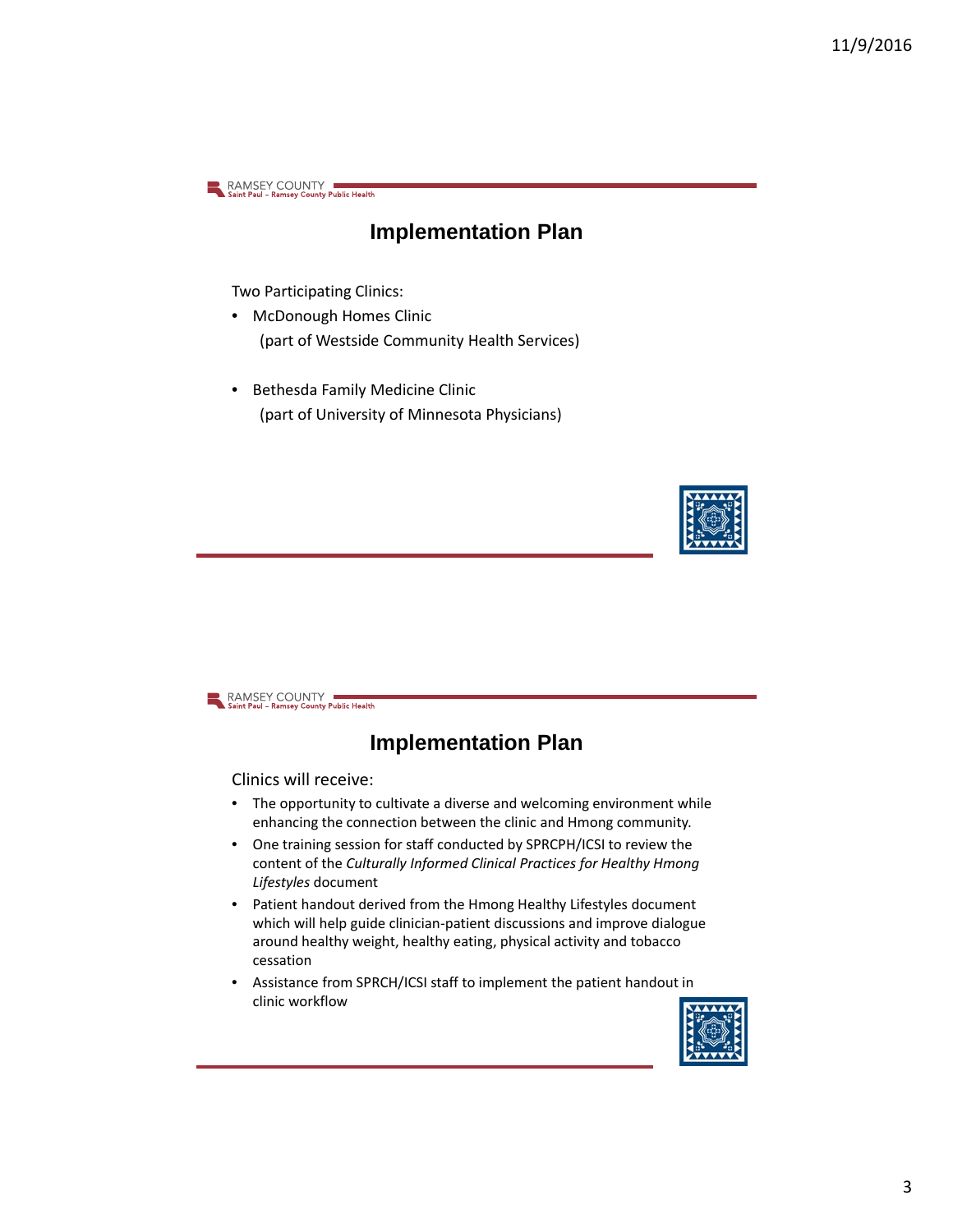### **Implementation Plan**

Clinic Requirements:

- Leadership agreement to pilot the program
- Participate in 1 staff training session (May 2016)
- Appoint 1 clinic staff to be the quality champion contact for local implementation (May 2016)
	- Quality champion will work with SPRCPH/ICSI to evaluate current work flow and
	- Develop a plan to incorporate patient handout
- Pilot patient handout (June‐ September 2016)
- Participate in evaluation of this initiative (September 2016)



RAMSEY COUNTY

# **Patient Handout**

### **Discussion of Hmong Cultural Strengths**

#### **Four Aspects to Each Focus Area**

**1. Discussion:** Guiding questions to capture cultural aspect (How much rice/noodles do you eat each day?

**2. Key Messages:** Key points for the patient to remember (Explore *The Hmong Healthy Plate* with patient)



• \*adapted from UW Madison School of Medicine and Public Health

- **3. Action Plan:** There is room for the patient to write down 1 or 2 goals
- **4. Resources:** 2‐3 key resources will be listed at the bottom for patient's reference

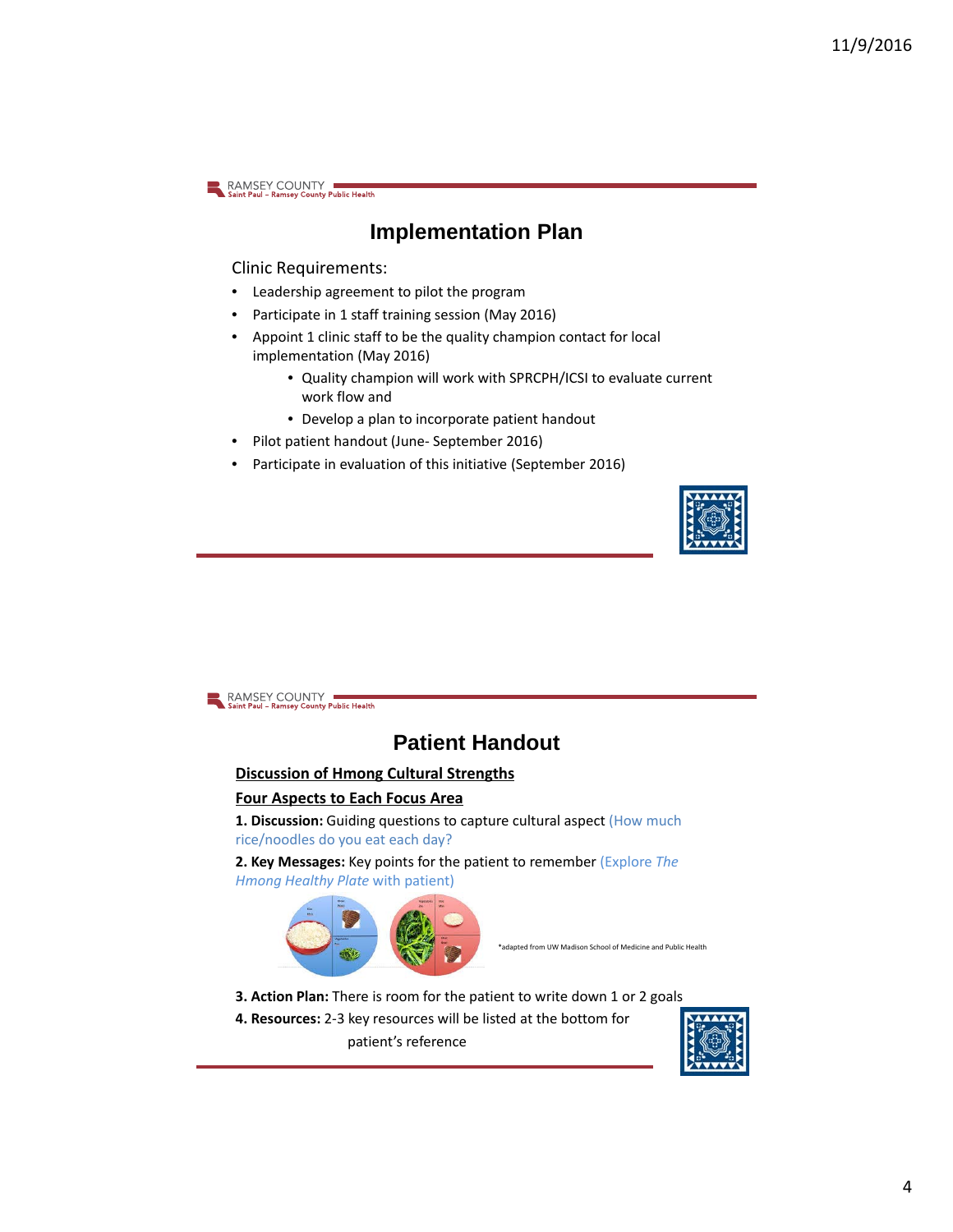## **Evaluation**

- ICSI consultants will develop and conduct evaluation
- Quality data vs. Quantity data:
	- Evaluation of the CICP document
	- Evaluation of the patient handout
	- Evaluation of staff training
	- Evaluation of workflow does the handout/discussion fit well into clinic workflow
- Due to short time frame, will not capture behavior changes and patient feedback



RAMSEY COUNTY

### **Timeline**

- Meeting with clinic leadership
	- McDonough: April 29, 16
	- Bethesda: May 12, 16
- Staff Training
	- McDonough: May 17, 16
	- Bethesda: May 25, 16
- One month evaluation: late June 2016
- Final evaluation: September 2016